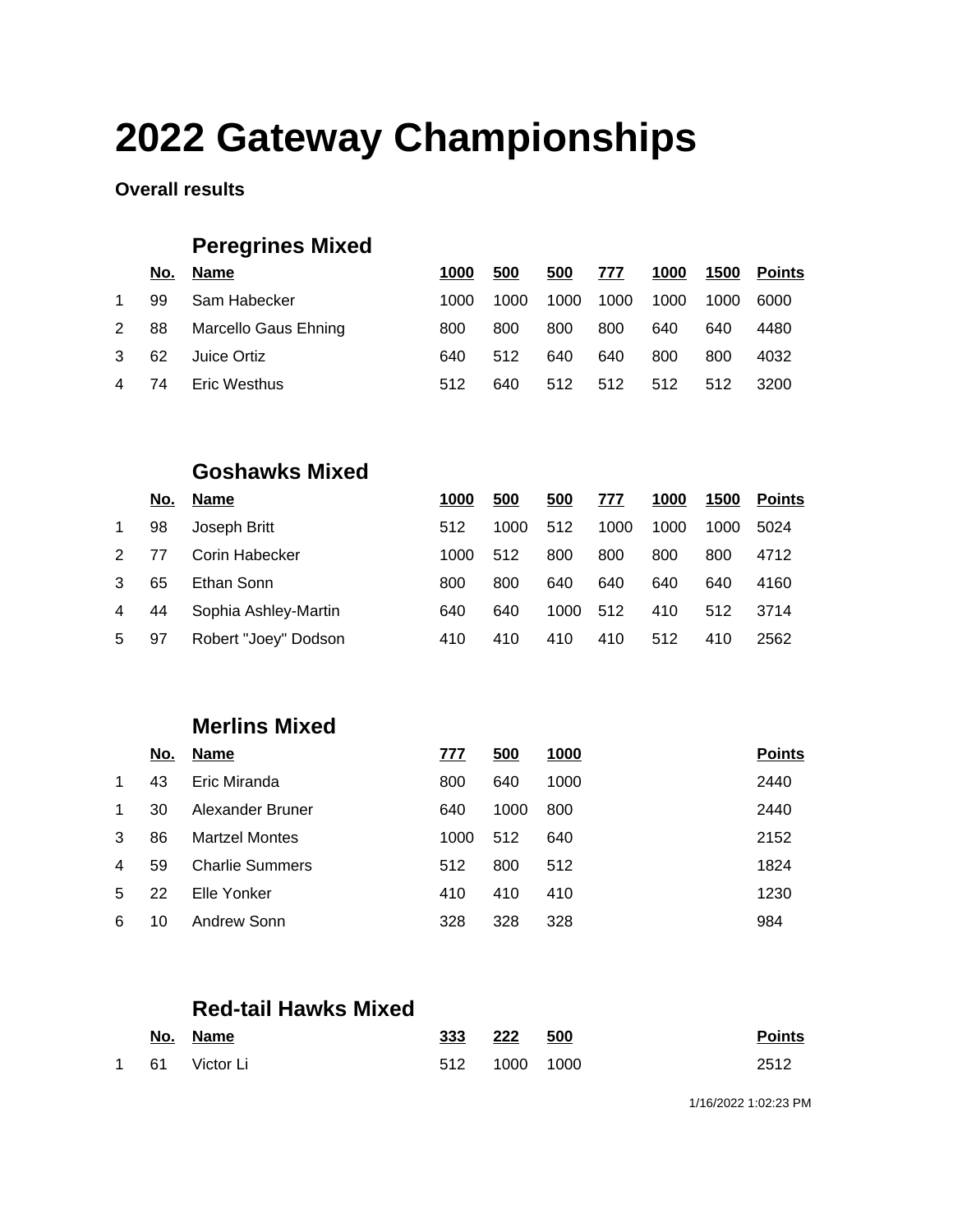# **2022 Gateway Championships**

#### **Overall results**

|                |     | 2 42 Emily Gingerich | 800  | 800 | 640  | 2240 |
|----------------|-----|----------------------|------|-----|------|------|
| 3 75           |     | Liam Sears           | 1000 | 640 | 512  | 2152 |
| 4 96           |     | Joel Kittredge       | 640  | 410 | 800  | 1850 |
| 5 <sup>5</sup> | -28 | Carlie Miranda       | 328  | 512 | -328 | 1168 |
| 6              | 33  | Elliot Dodson        | 410  | 328 | 410  | 1148 |

## **Golden Eagles Mixed**

|           | <u>No. Name</u>       | 333   | 222      | 111                     | 222                      | 333            | 500      | <b>Points</b> |
|-----------|-----------------------|-------|----------|-------------------------|--------------------------|----------------|----------|---------------|
| $1 \quad$ | 84 Landon Smith       | 1000. | 1000     |                         | 1000 1000 1000 1000 6000 |                |          |               |
|           | 2 73 Danielle Summers | 800   | 800      | 800                     | 800                      | 800            | 800      | 4800          |
|           | 3 95 Safiya Sadiq     |       | $\Omega$ | $\overline{\mathbf{0}}$ | $\overline{0}$           | $\overline{0}$ | $\Omega$ |               |

### **Barn Swallows Mixed**

|      |    | No. Name         | 333  | 222  | 111  | 222  | 333  | 500  | <b>Points</b> |
|------|----|------------------|------|------|------|------|------|------|---------------|
|      |    | 1 83 Joey Sample | 1000 | 640  | 1000 | 1000 | 1000 | 1000 | 5640          |
| 2 94 |    | Carter Hausman   | 800  | 1000 | 800  | 800  | 640  | 800  | 4840          |
| 3    | 66 | Naavya Dwivedi   | 640  | 800  | 640  | 640  | 800  | 640  | 4160          |

#### **American Kestrels Mixed**

|              | No. | <b>Name</b>    | 170  | 85   | 255  | <u> 255</u> | <u> 170</u> | <u>340</u> | <b>Points</b> |
|--------------|-----|----------------|------|------|------|-------------|-------------|------------|---------------|
| $\mathbf{1}$ | 32  | Abdullah Sadiq | 1000 | 1000 | 640  | 1000        | 1000        | 1000       | 5640          |
| 2            | 93  | Roman Hastings | 512  | 800  | 1000 | 410         | 800         | 800        | 4322          |
| 3            | 70  | Graham Shapiro | 800  | 640  | 800  | 640         | 640         | 410        | 3930          |
| 4            | 6   | RJ Martin      | 640  | 512  | 410  | 800         | 512         | 640        | 3514          |
| 5            |     | Jax Montes     | 328  | 410  | 512  | 512         | 410         | 512        | 2684          |
| 6            | 15  | Sawyer Nemeth  | 410  | 328  | 328  | 328         | 328         | 328        | 2050          |